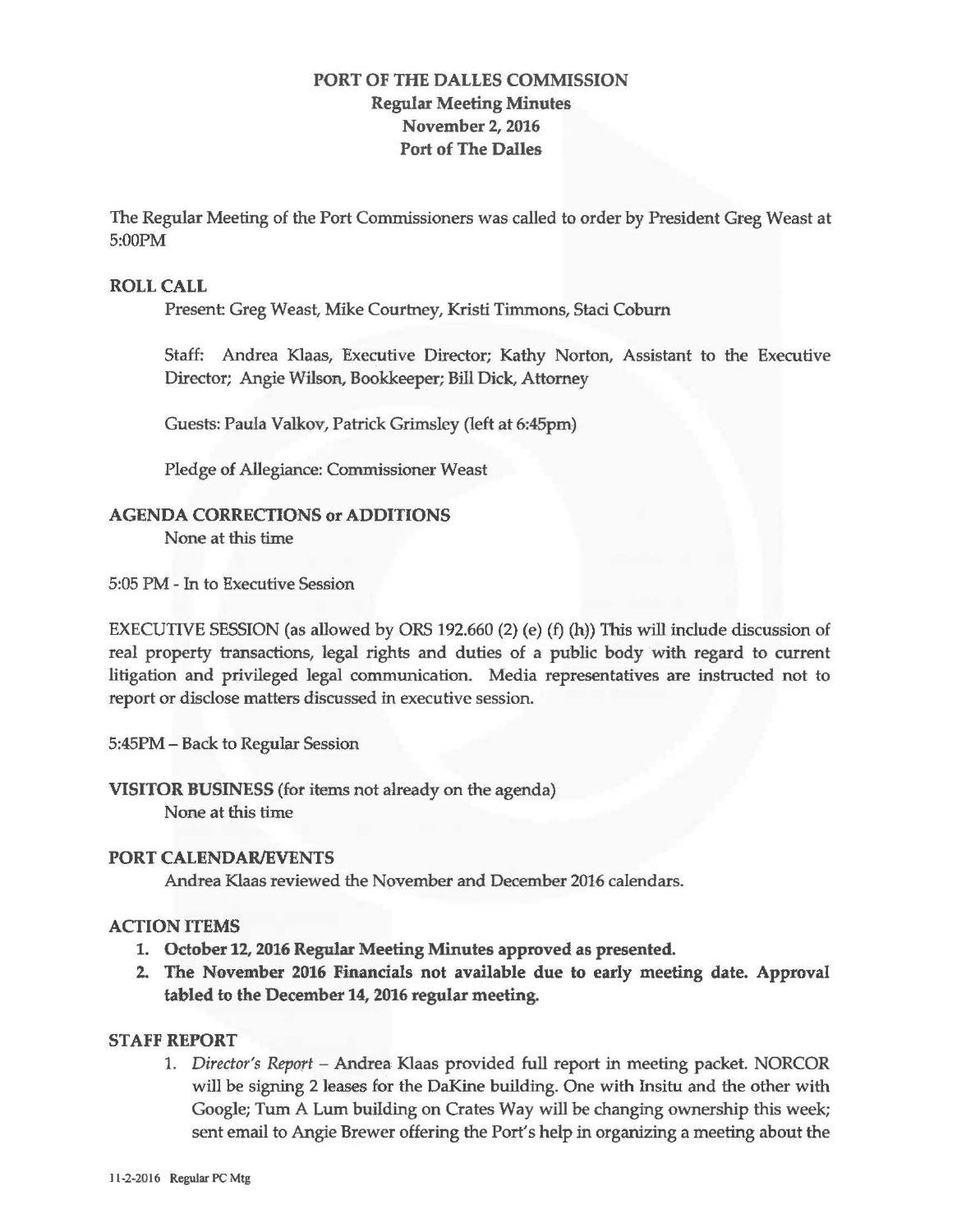UGB expansion for the 5 County planners to gather for discussion with Krystina Wolniakowski; met with AJ Kitt and Greg Boudreau about the project on the lot adjacent to the greenhouse; met with Dubber Zorza from Hood River Sand & Gravel regarding available land in the area; Audit work continues; BP A, PUD and Port met for discussion on Tract C; Kathy N and I met with rep from Oregon Energy Trust regarding energy efficiency incentive programs for Commercial building with natural gas as utility.

- 2. *Marketing* & *Communications Update:* Kathy Ursprung provided full report in meeting packet. Recruitment & Creation - Wetlands: supporting the Corps of Engineers review of our Regional General Permit application, responding to a lengthy list of questions; Food Business: touring a selection of food hub-type facilities on November 2, 2016; Industrial Center Entrance: work continues on Columbia Gorge Industrial Center entrance signage; Land Marketing: inquiries have increased; Business calls: continuing to reach out to Port business, recently US Watennaker, Gorge Granite Works and Fix Auto; Retention: working to establish a corps of local employers who can help prepare students to better meet the needs of the workplace; Other: Dufur Community Visioning meeting held October 27, 2016 provided a variety of ways for Dufur residents to participate in the process; Regional Planning: attending the CEDS Regional Vision and Goals meeting October 27, 2016; OEDA Conference: attended the OEDA conference October 23-25.
- 3. *Marina Update:* Kathy Norton provided report in meeting packet. Final draft of the Concessionaire's Agreement has been sent to The Dalles Marina LLC for review; boathouse owners are working with local plumbers to get the double-check backflow valves installed; current water system shut off scheduled for October 31, 2016.
- 4. *Reports of Committees:* 
	- a) Urban Renewal Commissioner Coburn: Lines of Design building façade replacement approved.
	- b) Chamber of Commerce: Commissioner Griffith: Looking at long-term Cherry Festival Brand; facility upgrades moving forward; working on policy manual.
	- c) Wasco EDC Kathy Ursprung: Absent. Andrea reported the EDC is working with the City of Dufur on their strategic plan.
	- d) COT Greg Weast/Andrea Klaas: No meeting until January, 2017.

5:50PM - Adjourn meeting for dinner

6:30 PM - In to Executive Session

EXECUTIVE SESSION (as allowed by ORS 192.660 (2) (e) (f) (h)) This will include discussion of real property transactions, legal rights and duties of a public body with regard to current litigation and privileged legal communication. Media representatives are instructed not to report or disclose matters discussed in executive session.

7:lOPM- Back to ReguJar Session

# **DECISIONS FROM EXECUTIVE SESSION**  None